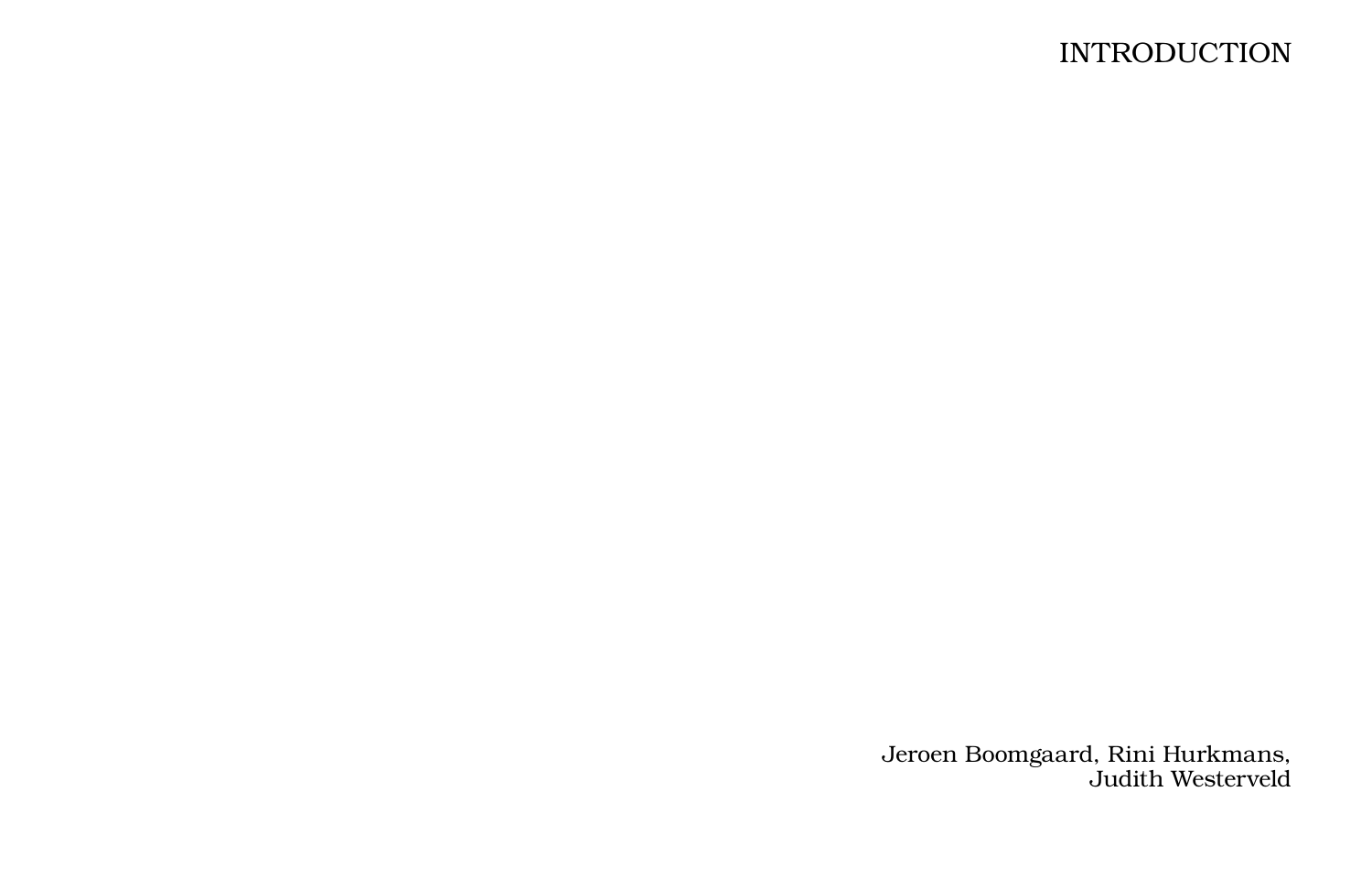The title of this compilation is confusing. *Compassion: A Paradox in Art and Society* may give the impression that, paradoxi cally, there is something flawed about the compassion that art and society feel for each other. Although the book does touch upon the relationship between art and society, the main focus is on *compassion*, investigating how art can draw attention to ethical issues in our society, and how it can spur us into action. Compassion is a concept which sparks a move from 'we' to 'you' and from ' I' to 'they'. It calls on us to transcend our own individual interests; and society is becoming more receptive to this call, in reaction to a form of poli tics which seeks, above all, to accentuate differences. In this exploration, the test case is the artwork *Flag of Compassion* .

The artwork *Flag of Compassion,* an initiative of the Dutch artist Rini Hurkmans, examines how the notion of compassion operates in our society. It does so by pro ducing the instrument—the Flag—in large numbers, and circulating it widely. Any indi vidual or organisation can acquire the Flag of Compassion. When they do so, they are confronted with the concept of compassion, and can express visually what they think of this concept. People buy the flag for various reasons, sometimes for their own use, to hang it outside their home to make a state ment: that the world, for example, needs more compassion. Or they buy the Flag as a gift for a particular person, to point them to the importance of compassion, or to show that this person has, in their

view, a compassionate attitude towards life. Sometimes people fly the Flag at a demonstration, to make their views known.

At these events, it becomes clear that the artwork *Flag of Compassion* harbours a significant paradox. A flag, an instru ment which is used to differentiate oneself from others, seems difficult to reconcile with the notion of compassion, the abil ity to empathize, which stems from a deep awareness of our sameness. This tension between difference and sameness is the conceptual core of the artwork.

The work, however, also touches upon the heart of the more general paradox marking the relationship between art and society. We harbour vast expectations of art. We want works of art to make our lives more beautiful, better and richer. Art takes us to the edge of our comfort zone, overcomes our contradictions, and makes us the kind of people we should like to be. Yet while recognizing the power of art, we limit this power by setting it apart and restricting it to a separate area. Art means the world to us, but only when it does not get too much in the way of our daily tasks. We agree that artworks are powerful, whilst we do our utmost to render them powerless.

This paradox is not new; rather, it forms the essence of what Jacques Rancière refers to as the aesthetic regime of art. By this he means a system in which art enters into a direct relationship with the world around us, can take possession of anything it finds there, and then return it to the world in the form of an artwork.